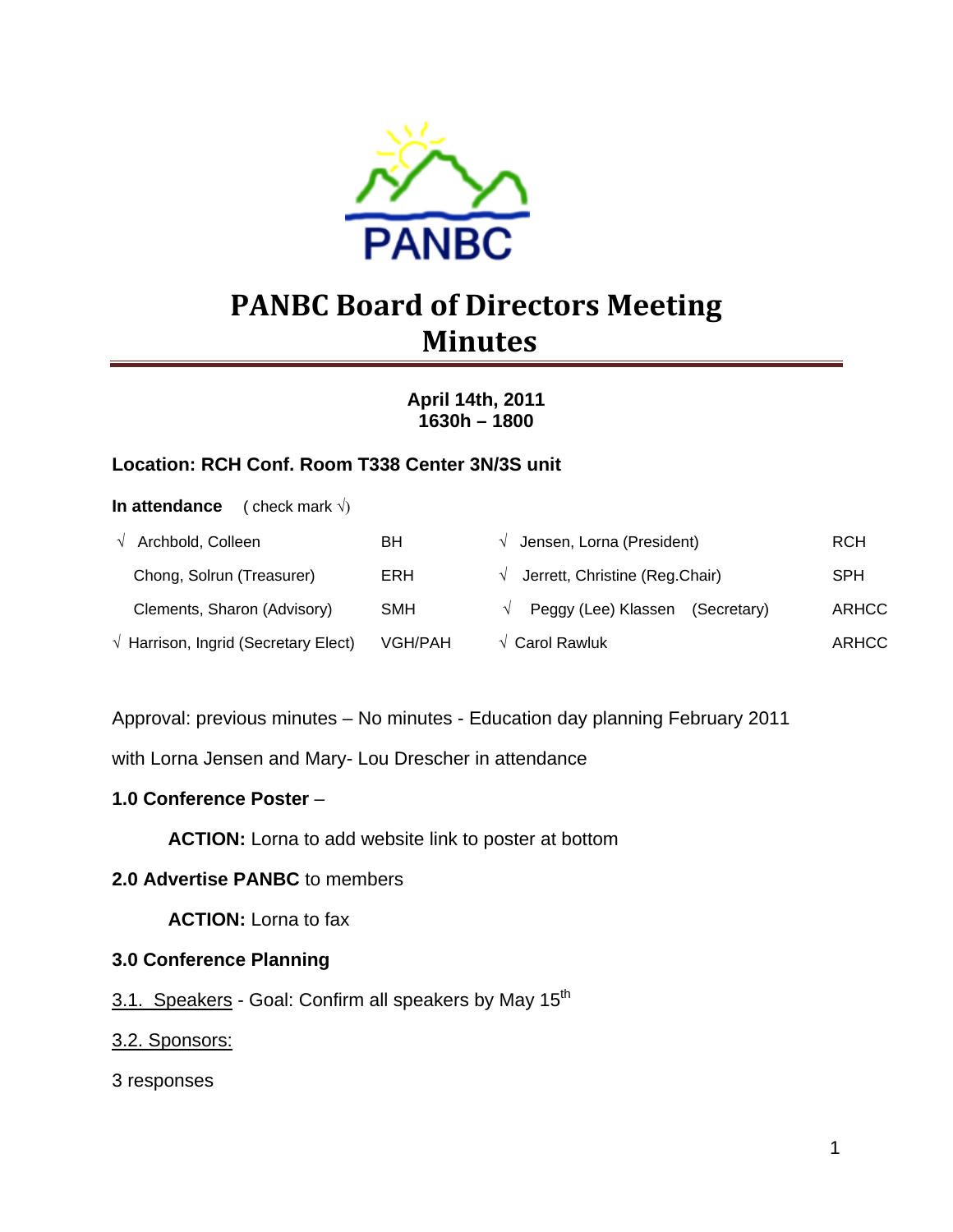- i. Laerdal Simulator (Sims) Man
- ii. Kabi
- iii. Mosby's

**ACTION:** Lorna resending to Sponsors

3.3. Registration: Mary Lou Drescher (new Registration Elect) accepting registration payments and membership fees

3.4. Conference Fees:

Members: \$60.00 - all present in agreement

Non-members: \$85.00 – all present in agreement

- 3.5. Location: Morgan Creek Golf Course- \$500.00 down payment March 2011-04-17
- 3.6. Vendor Sponsor Tables: Minimum \$250.00 fee per table
- 3.7. Bag Contents:

**ACTION:** Peggy K.–Ask Andrea Virani – Associated Health (Bair Hugger) for bag sponsorship

Ask 3 M – Anita Veri for sponsorship for bag item/ gift basket

**ACTION**: Colleen A. get quote for PANBC pins (i.e. grafica.ca, etc.)

**ACTION:** Peggy K. send out vendor soliciting letter to everyone at this meeting

**ACTION:** Everyone – recruit door prizes

**ACTION**: Lorna J. supplying folders for presentation contents

**ACTION**: Ingrid H. approaching Choices Market

3.8. Volunteers for Education Day: Recruit closer to day

#### **4.0 PANBC Regional Representatives**:

Vancouver Island Region - Nanaimo (Nanaimo Hospital): Brigette Quinn

Northern Region - University of Northern BC: Carrie Hickson

Interior Region - (Kelowna): Donna Fulton

Interior Region - (Kelowna): Janet King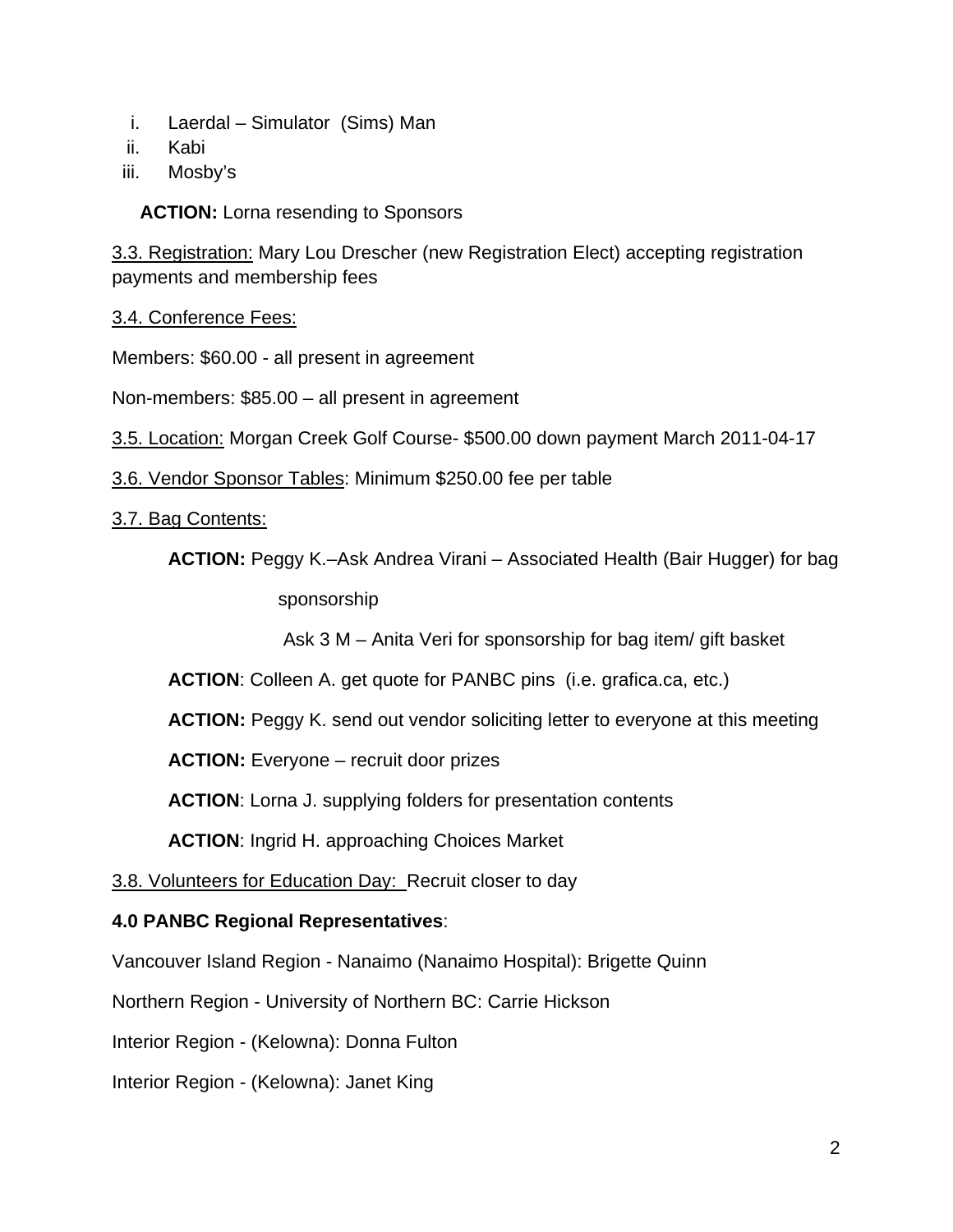## **ACTION:** Lorna to email to complete recruitment

## **5.0 Book/Journal Club**

**ACTION:** Lorna J. recruit Brigette Quinn from Nanaimo

**ACTION:** Christine J. recruit Christie ( Kristy) from Nanaimo

## **6.0 NAPANc Standards sponsorship – Provincial Chapter recognition for contribution**

**Motion** by Carol Rawluk to donate \$100.00 to Standards, PANBC Logo put on the back cover of the next edition.

**Seconded** by Colleen A.

All in favour

No one opposed

No abstentions

Motion carried unanimously

## **6.0 PeriAnesthesia Nurses 20th Specialty Status confirmed by CNA**

Announced and letter on file from NAPANc President – announcement to members already done by Lorna J.

#### **7.0 First International Conference of PeriAnesthesia Nurses (ICPAN)**

## **October 2nd – 5, 2011**

Location: Toronto

Encourage attendance: This will be excellent

FH employees: Lorna J. heard there is new funding available through Continuing Education and Professional Development. Application is online PANBC even though not on FH intranet at present.

Other members check with your hospital or other sources for funding, ie. BCNU, etc.

#### **8.0 Elections 2011**

Process:

Need following positions filled: